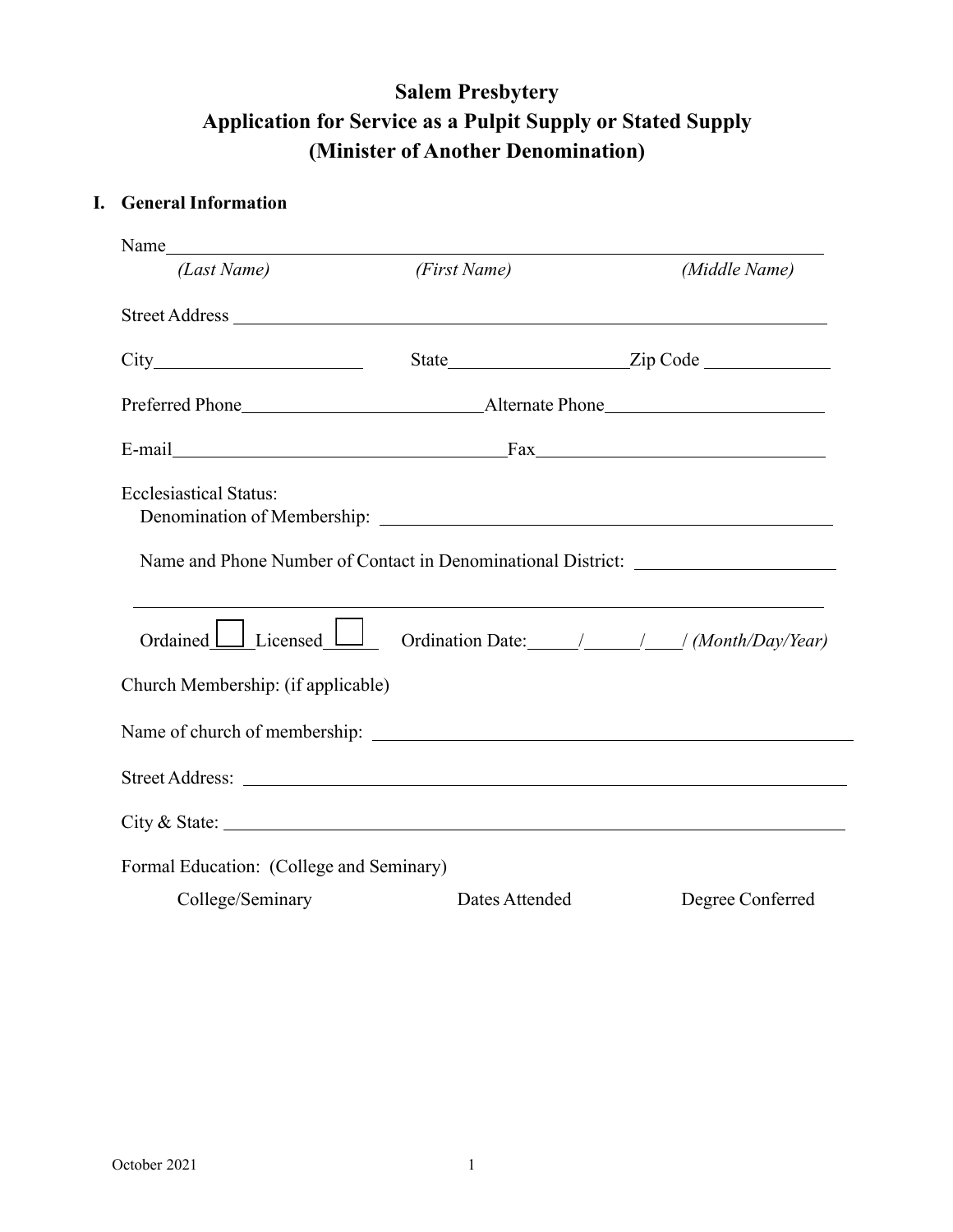| Work experience you have: (Please select only one) |                      |                         |
|----------------------------------------------------|----------------------|-------------------------|
| $\Box$ First Ordained Call                         | $\Box$ 0 to 2 years  | $\Box$ 2 to 4 years     |
| $\Box$ 4 to 6 years                                | $\Box$ 6 to 10 years | $\Box$ 10 years or more |

Please list your work experience: *(Please include position title, city, state, church size, community type, anddates from/to or number of years.)*

Please enter up to three references here:

| $\mathbf{I}$ . | Name: Phone: Phone: Phone: Phone: Phone: Phone: Phone: Phone: Phone: Phone: Phone: Phone: Phone: Phone: Phone: Phone: Phone: Phone: Phone: Phone: Phone: Phone: Phone: Phone: Phone: Phone: Phone: Phone: Phone: Phone: Phone: |  |
|----------------|--------------------------------------------------------------------------------------------------------------------------------------------------------------------------------------------------------------------------------|--|
|                |                                                                                                                                                                                                                                |  |
|                |                                                                                                                                                                                                                                |  |
| $\prod$ .      | Name: Phone: Phone: Phone: Phone: Phone: Phone: Phone: Phone: Phone: Phone: Phone: Phone: Phone: Phone: Phone: Phone: Phone: Phone: Phone: Phone: Phone: Phone: Phone: Phone: Phone: Phone: Phone: Phone: Phone: Phone: Phone: |  |
|                |                                                                                                                                                                                                                                |  |
|                |                                                                                                                                                                                                                                |  |
| III.           | Name: Phone: Phone: Phone: Phone: Phone: Phone: Phone: Phone: Phone: Phone: Phone: Phone: Phone: Phone: Phone: Phone: Phone: Phone: Phone: Phone: Phone: Phone: Phone: Phone: Phone: Phone: Phone: Phone: Phone: Phone: Phone: |  |
|                |                                                                                                                                                                                                                                |  |
|                |                                                                                                                                                                                                                                |  |
|                | I hereby authorize those inquiring into my suitability to contact my references.<br>(Please Initial)                                                                                                                           |  |
|                | Print Name experience of the service of the service of the service of the service of the service of the service of the service of the service of the service of the service of the service of the service of the service of th |  |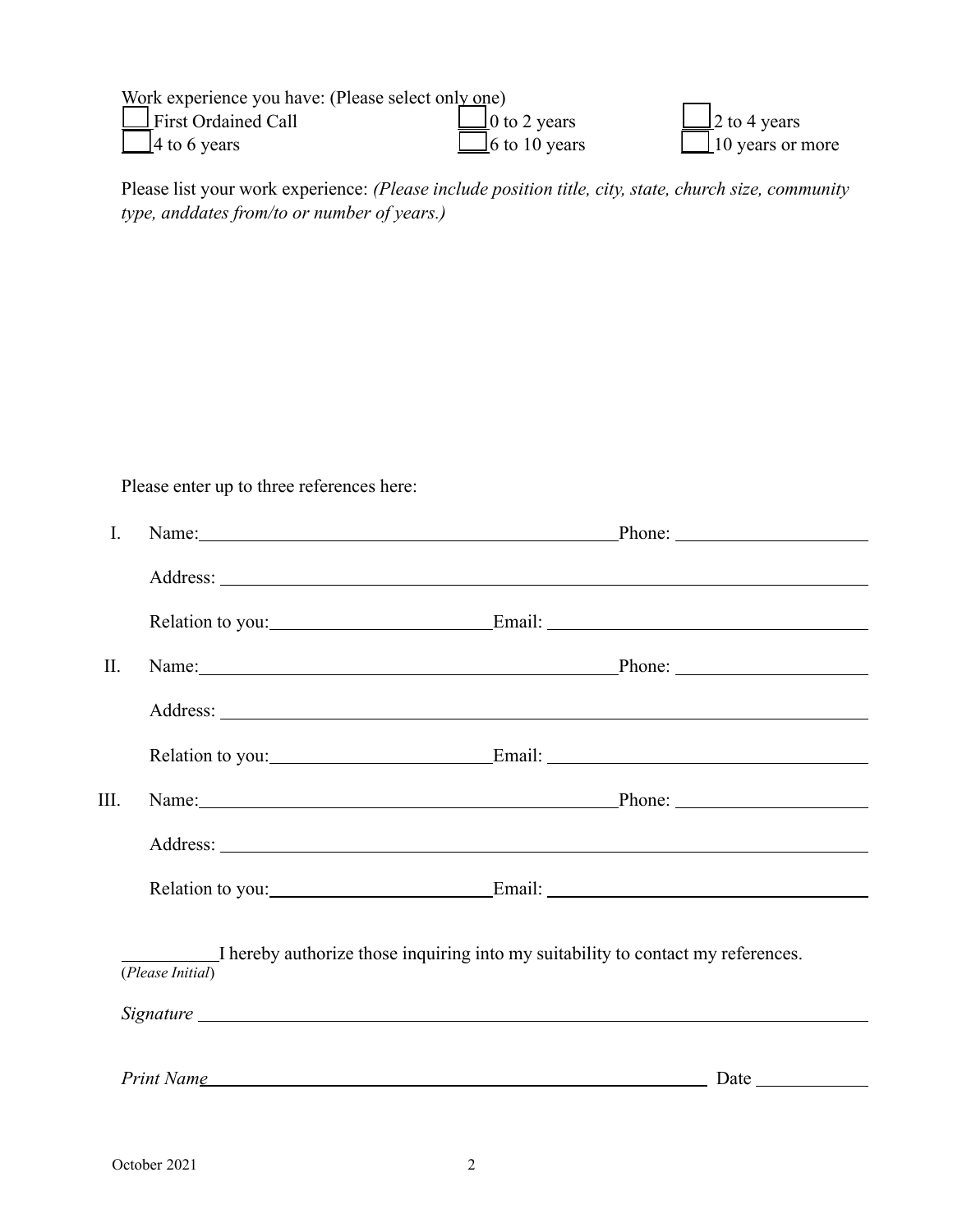## **II. Sexual Misconduct Self Certification**

The following information related to sexual misconduct was mandated by the Sexual Misconduct Policy and Its Procedures adopted by the 203rd General Assembly (1991), and was revised by the 205th General Assembly (1993).

Please check one of the following:

*I certify below that no civil, criminal, ecclesiastical complaint has ever been sustained\* or is pending\* against me for sexual misconduct; and I have never resigned or been terminated from a position for reasonsrelated to sexual misconduct.*

*I am unable to make the above certification. I offer, instead, the following description of the complaint,termination, or the outcome of the situation with explanatory comments.*

The information contained in this application is accurate to the best of my knowledge and may be verified by the employing entity. I hereby authorize Salem Presbytery to inquire concerning any civil or criminal records, or any judicial proceeding involving me as a defendant, related to sexual misconduct. By means of this release I also authorize any previous employer, and any law enforcement agencies or judicial authorities or ecclesiastical governing bodies to release any and all requested relevant information related to sexual misconduct to the Salem Presbytery.

*I have read this certification and release form and fully understand that the information obtained may be used to deny my employment or any other type of position from the employing entity. I also agree that I will hold harmless the employing or judicial authority or any other entity from any and all claims, liabilities, and causes ofaction for the legitimate release of any information related to sexual misconduct.*

| $Signature$ <sub>____</sub> |                                                                                                                                                                                                                                                                                                                                                                                                                                                                                                                                                                                                       |  |  |  |  |
|-----------------------------|-------------------------------------------------------------------------------------------------------------------------------------------------------------------------------------------------------------------------------------------------------------------------------------------------------------------------------------------------------------------------------------------------------------------------------------------------------------------------------------------------------------------------------------------------------------------------------------------------------|--|--|--|--|
| Print Name                  | Date                                                                                                                                                                                                                                                                                                                                                                                                                                                                                                                                                                                                  |  |  |  |  |
| * Sustained                 | In a criminal court, "sustained" means that there has been a guilty plea, a guilty verdict or a plea bargain.<br>In a civil court, "sustained" means that there has been a judgment against the defendant.<br>٠<br>In an ecclesiastical case, "sustained" means that there has been a guilty plea and censure imposed, or<br>٠<br>finding<br>of guilty with censure imposed, by a permanent judgment judicial commission in the Presbyterian<br>Church (USA) or an equivalent body of another church.                                                                                                 |  |  |  |  |
| * Pending                   | In a criminal court, "pending" means a criminal charge before a grand jury, in the process of being<br>prosecuted, or in a case which there is not yet a verdict.<br>In a civil court, "pending" means a case in which there has not been a decision or judgment,<br>In an ecclesiastical case, "pending" means an accusation is being investigated by a special<br>٠<br>disciplinary committee or charges have been filed but have not been decided by a permanent judicial<br>commission; or an<br>accusation or charges are in an equivalent state or process in a church other than the PC (USA). |  |  |  |  |